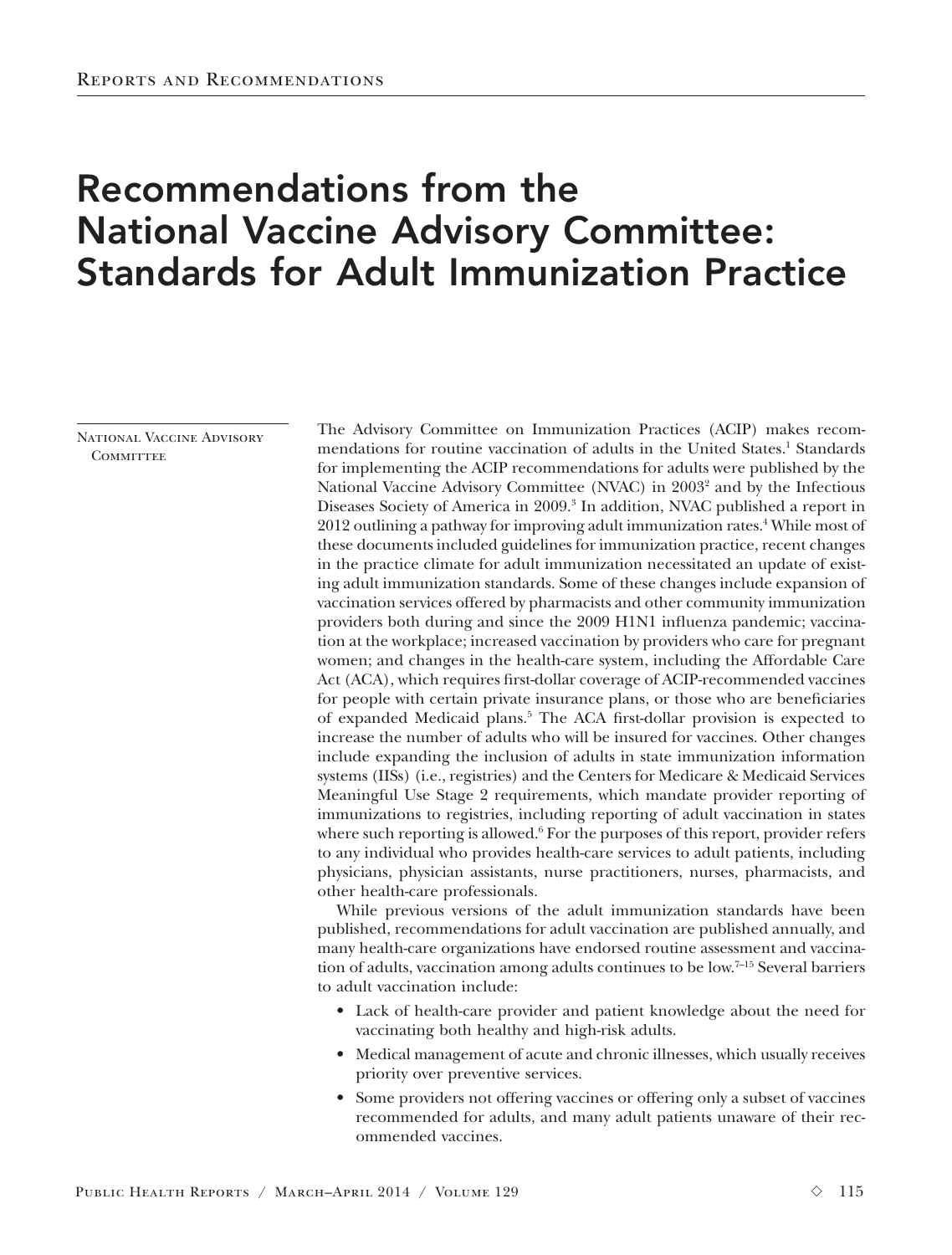- Private and public payer payment for vaccines complicated for providers, and not all those who vaccinate adults are recognized as providers by third-party payers.
- Medicare setting limits on coverage for vaccines based on the type of plan. For example:
	- ° Fully reimbursed vaccines through Medicare Part B are limited to vaccines against influenza, pneumococcal, tetanus-diphtheria (Td) (as part of wound management but not routine booster doses), and hepatitis B (for certain intermediate and high-risk groups such as patients with end-stage renal failure or diabetes).16
	- ° Medicare Part D provides limited coverage for the remainder of vaccines recommended for adults, often requiring significant out-ofpocket costs to patients (e.g., zoster vaccine; tetanus, diphtheria, and pertussis vaccine; and routine booster doses of Td vaccines).16
	- ° Vaccines included in Medicare Part D plans are pharmacy or drug benefits rather than medical benefits. Because most medical providers are not enrolled as pharmacy providers, receiving reimbursement for these vaccines is a challenge. Many providers, both medical and nonmedical, experience complexities in dealing with billing processes and the level of payment for Part D claims. Pharmacist vaccinators are established providers for Part D vaccines but are still challenged by coverage variability in insurance plans.
- Medicaid vaccination coverage and authorized vaccines vary by state, with some states covering only a subset of vaccines recommended for adults by ACIP. Medicaid coverage of ACIPrecommended vaccines is further complicated by the Supreme Court decision allowing states to opt out of increased Medicaid coverage.<sup>17</sup>
- Out-of-pocket costs to patients are a known barrier. For example:
	- ° While the ACA removed out-of-pocket costs for many privately insured people, not all providers and patients are likely to be aware of this provision.
	- ° Some providers may not be eligible for reimbursement under some health insurance plans because they are not authorized as in-network providers for vaccination services.
	- ° Many adults remain uninsured.

## **National Vaccine Advisory Committee**

## **Chair**

Walter A. Orenstein, MD, Emory University, Atlanta, GA

#### **Designated Federal Official**

Bruce G. Gellin, MD, MPH, National Vaccine Program Office, U.S. Department of Health and Human Services, Washington, DC

## **Public Members**

- Richard H. Beigi, MD, MSc, Magee-Womens Hospital, Pittsburgh, PA
- Sarah Despres, JD, Pew Charitable Trusts, Washington, DC
- Philip S. LaRussa, MD, Columbia University, Department of Pediatrics, New York, NY
- Ruth Lynfield, MD, Minnesota Department of Health, St. Paul, MN
- Yvonne Maldonado, MD, Stanford University, Stanford, CA
- Julie Morita, MD, Chicago Department of Public Health, Chicago, IL
- Charles Mouton, MD, MS, Meharry Medical College, Nashville, TN
- Amy Pisani, MS, Every Child by Two, Mystic, CT
- Wayne Rawlins, MD, MBA, Aetna, Hartford, CT
- Mitchel C. Rothholz, RPh, MBA, American Pharmacists Association, Washington, DC
- Thomas E. Stenvig, RN, PhD, MS, South Dakota State University College of Nursing, Brookings, SD
- Litjen (LJ) Tan, PhD, MS, Immunization Action Coalition, Oak Park, IL
- Catherine Torres, MD, State of New Mexico, Santa Fe, NM
- Kasisomayajula Viswanath, PhD, Harvard School of Public Health, Boston, MA

### **Representative Members**

- Seth Hetherington, MD, Genocea Biosciences, Cambridge, MA
- Philip Hosbach, Sanofi Pasteur, Swiftwater, PA

#### **Liaison Representatives**

- Jon Kim Andrus, MD, Pan American Health Organization/ World Health Organization, Washington, DC
- Scott Breidbart, MD, MBA, America's Health Insurance Plans, New York, NY
- Robert S. Daum, MD, CM, U.S. Food and Drug Administration, Vaccines and Related Biologics Products Advisory Committee, Chicago, IL
- Charlene Douglas, PhD, MPH, RN, Advisory Committee on Childhood Vaccines, Fairfax, VA
- Kristen R. Ehresmann, RN, MPH, Association of Immunization Managers, Rockville, MD
- Paul Etkind, DrPH, Association of County and City Health Officials, Baltimore, MD
- Paul Jarris, MD, MBA, Association of State and Territorial Health Officials, Arlington, VA
- David Salisbury, CB, FRCP, FRCPCH, FFPHM, United Kingdom, Department of Health, London, UK
- John Spika, MD, Public Health Agency of Canada, Ottawa, ON
- Jonathan L. Temte, MD, PhD, Centers for Disease Control and Prevention, Advisory Committee on Immunization Practices, Madison, WI
- Ignacio Villaseño, MD, Health Ministry of Mexico, Mexico City, Mexico

*continued on p. 117*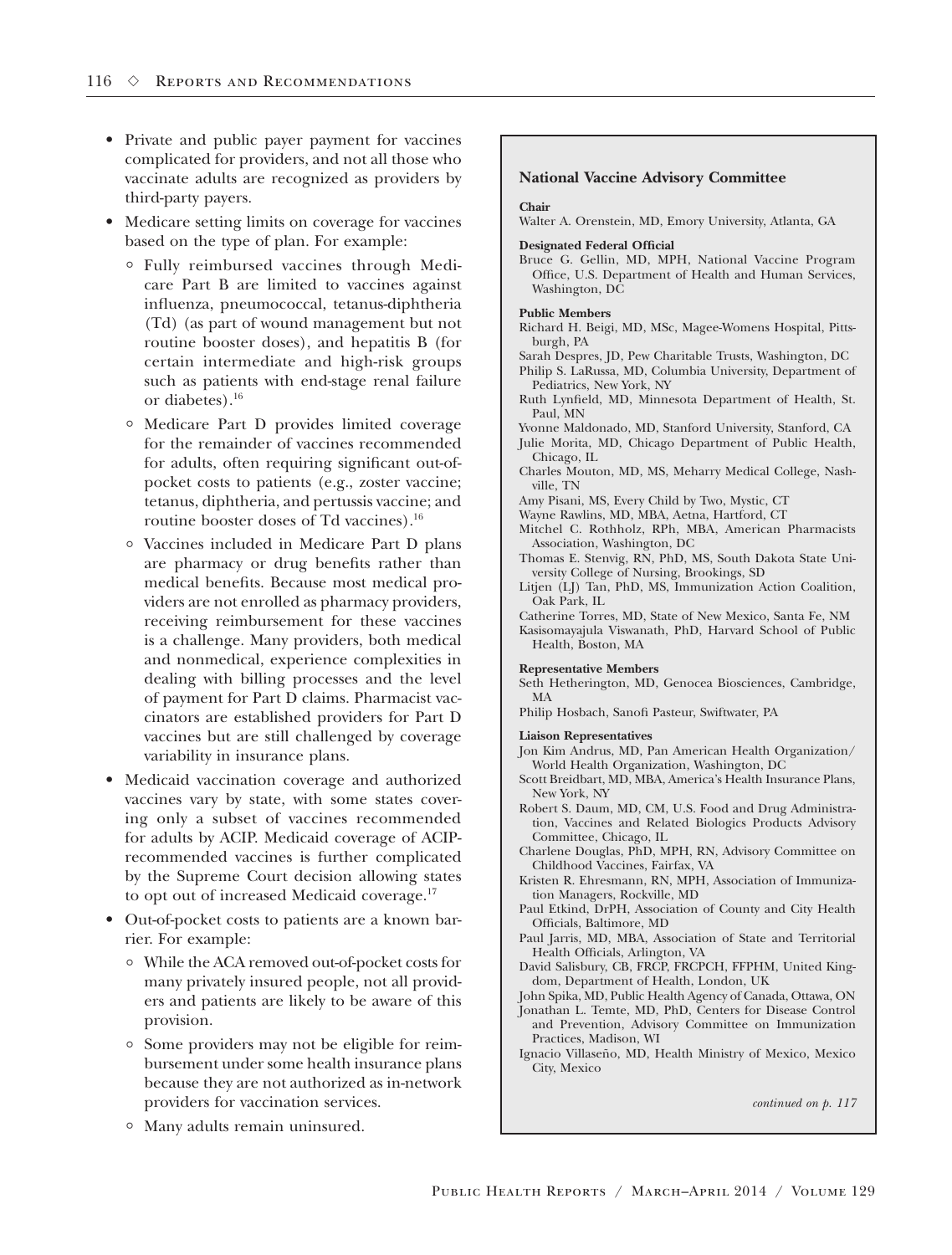#### **National Vaccine Advisory Committee (continued)**

## **Federal Ex Officio Members**

- Vito Caserta, MD, Health Resources and Services Administration, Rockville, MD
- Richard Church, PharmD, Indian Health Service, Rockville, MD
- Marion Gruber, PhD, U.S. Food and Drug Administration, Rockville, MD
- Iris Mabry-Hernandez, MD, MPH, Agency for Healthcare Research and Quality, Rockville, MD
- Rick Hill, DVM, MS, U.S. Department of Agriculture, Ames, IA Jeffrey A. Kelman, MD, MMSc, Centers for Medicare & Med-
- icaid Services, Washington, DC
- Richard Martinello, MD, U.S. Department of Veterans Affairs, West Haven, CT
- Justin Mills, MD, MPH, Health Resources and Services Administration, Rockville, MD
- Barbara Mulach, PhD, National Institutes of Health, Bethesda, MD
- Anne Schuchat, MD, Centers for Disease Control and Prevention, Atlanta, GA
- Angela Shen, ScD, MPH, U.S. Agency for International Development, Washington, DC
- COL Scott A. Stanek, DO, MPH, U.S. Department of Defense, Washington, DC

### **National Vaccine Advisory Committee Immunization Infrastructure Working Group**

- Carolyn Bridges, MD, Centers for Disease Control and Prevention, Atlanta, GA
- Julie Morita, MD, Chicago Department of Public Health, Chicago, IL
- Walter A. Orenstein, MD, Emory University, Atlanta, GA (NVAC Chair)
- Mitchel C. Rothholz, RPh, MBA, American Pharmacists Association, Washington, DC
- Thomas E. Stenvig, RN, PhD, MS, South Dakota State University College of Nursing, Brookings, SD
- Litjen (LJ) Tan, PhD, MS, Immunization Action Coalition, Oak Park, IL (NVAC Adult Standards Review Working Group Chair)

Catherine Torres, MD, State of New Mexico, Santa Fe, NM

• Patients may see many different providers, including specialists who may not be vaccine providers. The presence of multiple providers of health services may complicate coordination of care and reduce the likelihood that patients' vaccination needs are routinely assessed and needed vaccines are offered.

Despite these barriers, a number of strategies have been shown to improve receipt of adult immunizations. One of the most important predictors of vaccination receipt among adults is a health-care provider's recommendation and offer of vaccine during the same visit. The importance of a provider recommendation for vaccination has been demonstrated repeatedly.18–22 Other approaches shown to increase vaccination coverage include patient and provider reminder/recall systems; provider assessment and feedback about vaccination

practices; use of standing orders or protocols; reducing patient out-of-pocket costs; worksite interventions with on-site, actively promoted vaccination services; and other community-based and health-care system-based interventions implemented in combination.<sup>21</sup>

The need to review and revise earlier standards is based on several factors:

- • Emphasis on the role of all providers, even nonvaccinating providers, to assess immunization status and recommend needed vaccines was not included in earlier adult immunization standards documents and is generally not included in clinical training programs.
- • Community vaccinators and pharmacists are increasingly recognized as integral to achieving higher adult vaccination rates.
- Reliance on electronic health records (EHRs) is increasing and there are meaningful use incentives for eligible medical providers to enter patient immunization information into IISs for Medicare and Medicaid EHR incentive payments.
- A change in communication strategies for educating and contacting patients, with the availability of the Internet and social media, is underway.
- • New opportunities are afforded by the ACA to provide vaccination within the shifting landscape of vaccine financing. There is also a shift in payment models away from fee-for-service toward payment for better outcomes of care.
- Federal funds for immunization programs that had been used for underinsured children may become available for purchasing vaccines for uninsured adults as the number of children insured for vaccines increases due to implementation of the ACA.

As such, the NVAC recommends that the Assistant Secretary for Health promote the use of the 2013 updated NVAC Standards for Adult Immunization Practice by all health-care professionals and payers in the public and private sectors who provide care for adults.

# STANDARDS FOR ADULT IMMUNIZATION PRACTICE

Every health-care provider, in all settings, has a fundamental responsibility to ensure that all patients are upto-date with respect to recommended immunizations. The purpose of the Standards for Adult Immunization Practice, which are summarized in the Figure, is to provide guidance to adult health-care providers across the spectrum of health care. This section addresses the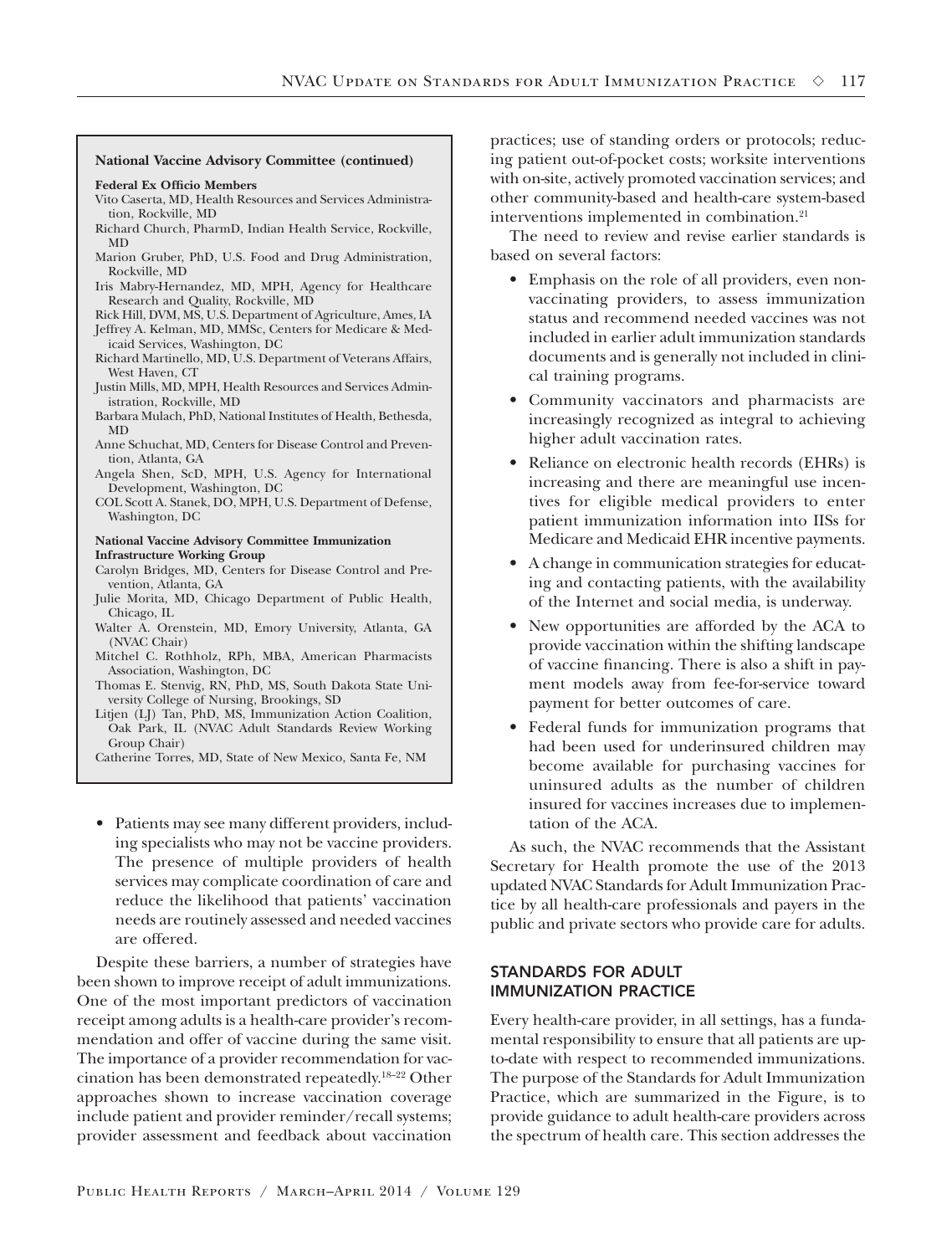| Audience                                                                                   | Summary of standards                                                                                                                                                                                           |
|--------------------------------------------------------------------------------------------|----------------------------------------------------------------------------------------------------------------------------------------------------------------------------------------------------------------|
| All providers                                                                              | • Incorporate immunization needs assessment into every clinical encounter.                                                                                                                                     |
|                                                                                            | • Strongly recommend needed vaccine(s) and either administer vaccine(s) or refer patient to a provider<br>who can immunize.                                                                                    |
|                                                                                            | • Stay up-to-date on, and educate patients about, vaccine recommendations.                                                                                                                                     |
|                                                                                            | • Implement systems to incorporate vaccine assessment into routine clinical care.                                                                                                                              |
|                                                                                            | • Understand how to access immunization information systems (i.e., immunization registries).                                                                                                                   |
| Non-immunizing providers                                                                   | • Routinely assess the immunization status of patients, recommend needed vaccine(s), and refer patient<br>to an immunizing provider.                                                                           |
|                                                                                            | • Establish referral relationships with immunizing providers.                                                                                                                                                  |
|                                                                                            | • Follow up to confirm patient receipt of recommended vaccine(s).                                                                                                                                              |
| Immunizing providers                                                                       | • Ensure professional competencies in immunizations.                                                                                                                                                           |
|                                                                                            | • Assess immunization status in every patient care and counseling encounter and strongly recommend<br>needed vaccine(s).                                                                                       |
|                                                                                            | • Ensure that receipt of vaccination is documented in patient medical record and immunization registry.                                                                                                        |
| Professional health-care-<br>related organizations/<br>associations/health-care<br>systems | • Provide immunization education and training of members, including trainees.                                                                                                                                  |
|                                                                                            | • Provide resources and assistance to implement protocols and other systems to incorporate vaccine<br>needs assessment and vaccination or referral into routine practice.                                      |
|                                                                                            | • Encourage members to be up-to-date on their own immunizations.                                                                                                                                               |
|                                                                                            | • Assist members in staying up-to-date on immunization information and recommendations.                                                                                                                        |
|                                                                                            | • Partner with other immunization stakeholders to educate the public.                                                                                                                                          |
|                                                                                            | • Seek out collaboration opportunities with other immunization stakeholders.                                                                                                                                   |
|                                                                                            | • Collect and share best practices for immunization.                                                                                                                                                           |
|                                                                                            | • Advocate policies that support adult immunization standards.                                                                                                                                                 |
|                                                                                            | • Insurers/payers/entities that cover adult immunization services should assure their network is adequate<br>to provide timely immunization access and augment with additional vaccine providers if necessary. |
| Public health departments                                                                  | • Determine community needs, vaccination capacity, and barriers to adult immunization.                                                                                                                         |
|                                                                                            | • Provide access to all ACIP-recommended vaccinations for insured and uninsured adults and work<br>toward becoming an in-network provider for immunization services for insured adults.                        |
|                                                                                            | • Partner with immunization stakeholders and support activities and policies to improve awareness of<br>adult vaccine recommendations, increase vaccination rates, and reduce barriers.                        |
|                                                                                            | • Ensure professional competencies in immunizations.                                                                                                                                                           |
|                                                                                            | • Collect, analyze, and disseminate immunization data.                                                                                                                                                         |
|                                                                                            | • Provide outreach and education to providers and the public.                                                                                                                                                  |
|                                                                                            | • Work to decrease disparities in immunization coverage and access.                                                                                                                                            |
|                                                                                            | • Increase immunization registry access and use by vaccine providers for adult patients.                                                                                                                       |
|                                                                                            | • Develop capacity to bill for immunization of injured people.                                                                                                                                                 |
|                                                                                            | • Ensure preparedness for identifying and responding to outbreaks of vaccine-preventable diseases.                                                                                                             |
|                                                                                            | • Promote adherence to applicable laws, regulations, and standards among adult immunization<br>stakeholders.                                                                                                   |

# Figure. Summary of 2013 National Vaccine Advisory Committee's standards for adult immunization practices

ACIP = Advisory Committee on Immunization Practices

roles of all providers with regard to immunizations, including the role of all providers to conduct routine assessment of vaccination needs for their patients, recommend needed vaccines, and either administer needed vaccines or, for providers who currently do not stock all recommended vaccines, refer patients to places where they can get recommended vaccines.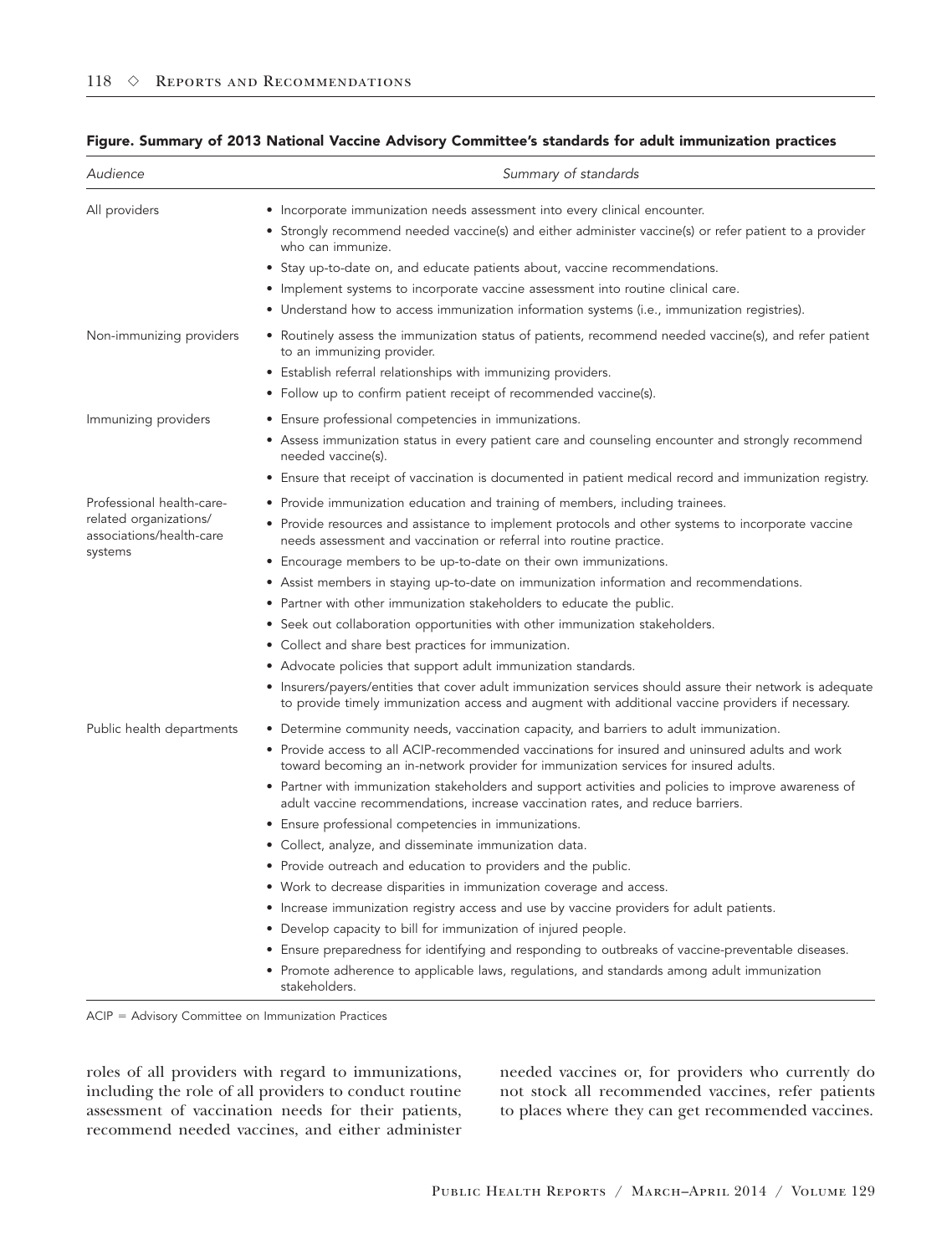# **1. Standards for all providers, including those who do and do not provide immunization services**

Part of routine clinical care for all providers should include an assessment of their patients' immunization status and a recommendation to the patient and/or the patient's caregiver for needed vaccines. Assessment and recommendation can be accomplished through the following practices:

- a. Emphasize the importance of immunizations during patient encounters, incorporate patient assessment of vaccine needs into routine clinical practice, and document vaccination status in patient medical records. IISs and EHRs should be referenced as sources of data about a patient's vaccine history.
- b. Strongly recommend all immunizations that patients need.
- c. Provide all recommended vaccines to patients who need them at the time of the visit. If the vaccines are not given or, if the provider does not have the vaccines in stock, refer the patient to a vaccine provider known to be able to provide the recommended vaccinations. Because vaccine uptake is much higher among patients when the vaccine is recommended and offered at the same visit, providers who are able to stock vaccines for their patients are strongly encouraged to do so.<sup>18</sup>
- d. Ensure that they, and their practice staff, are up-to-date on their own vaccinations per ACIP health-care personnel vaccine recommendations<sup>23</sup> and consistent with professional guidelines. Examples of current professional association guidelines include the following:
	- i. The American Nurses Association (ANA) has a longstanding policy supporting immunizations for nurses and all people across the life span. ANA believes that nurses have a professional and ethical obligation to be immunized because it protects both the health of the nurse and the health of his/ her patients and community.<sup>8</sup>
	- ii. The National Association of County and City Health Officials (NACCHO) urges health-care employers and local health departments to require influenza vaccination for all staff members as a condition of employment.<sup>9</sup>
	- iii. The American Pharmacists Association recommends that its members be up-to-date on immunizations as a professional standard.<sup>10</sup>
- iv. The American Medical Association's policy supports the vaccination of health-care professionals against communicable diseases to prevent transmission to their patients.<sup>11</sup>
- v. The Infectious Diseases Society of America recommends that all health-care workers be fully immunized according to ACIP recommendations.12
- vi. The American Academy of Physicians Assistants recommends that physician assistants (PAs) should be immunized against vaccine-preventable diseases for which health providers are at high risk. Doing so not only protects PAs, but also protects patients by preventing provider-to-patient transmission.<sup>13</sup>
- vii. The American College of Physicians recommends that all health-care providers be immunized against influenza; diphtheria; hepatitis B; measles, mumps, and rubella; pertussis (whooping cough); and varicella (chickenpox) according to ACIP recommendations.14
- viii. The American College of Obstetricians and Gynecologists (ACOG) recommends that College Fellows have an ethical obligation to follow recommendations for vaccination themselves and other safety policies put into place by their local or national public health authorities, such as the Centers for Disease Control and Prevention (CDC) and ACOG.15
- e. Implement systems to:
	- i. Incorporate vaccination assessment into routine care for outpatients.
	- ii. Identify patients for needed vaccines based on age, risk factor indications for vaccination, and prior vaccination history.
	- iii. Incorporate vaccination assessment and appropriate vaccination of hospitalized patients and those in long-term care facilities with recommended vaccines, especially influenza and pneumococcal vaccines.
	- iv. Ensure follow-up for needed vaccinations after hospital discharge.
- f. Educate patients about vaccines they need using understandable language, including the vaccine information statements for those vaccines covered by the Vaccine Injury Compensation Program.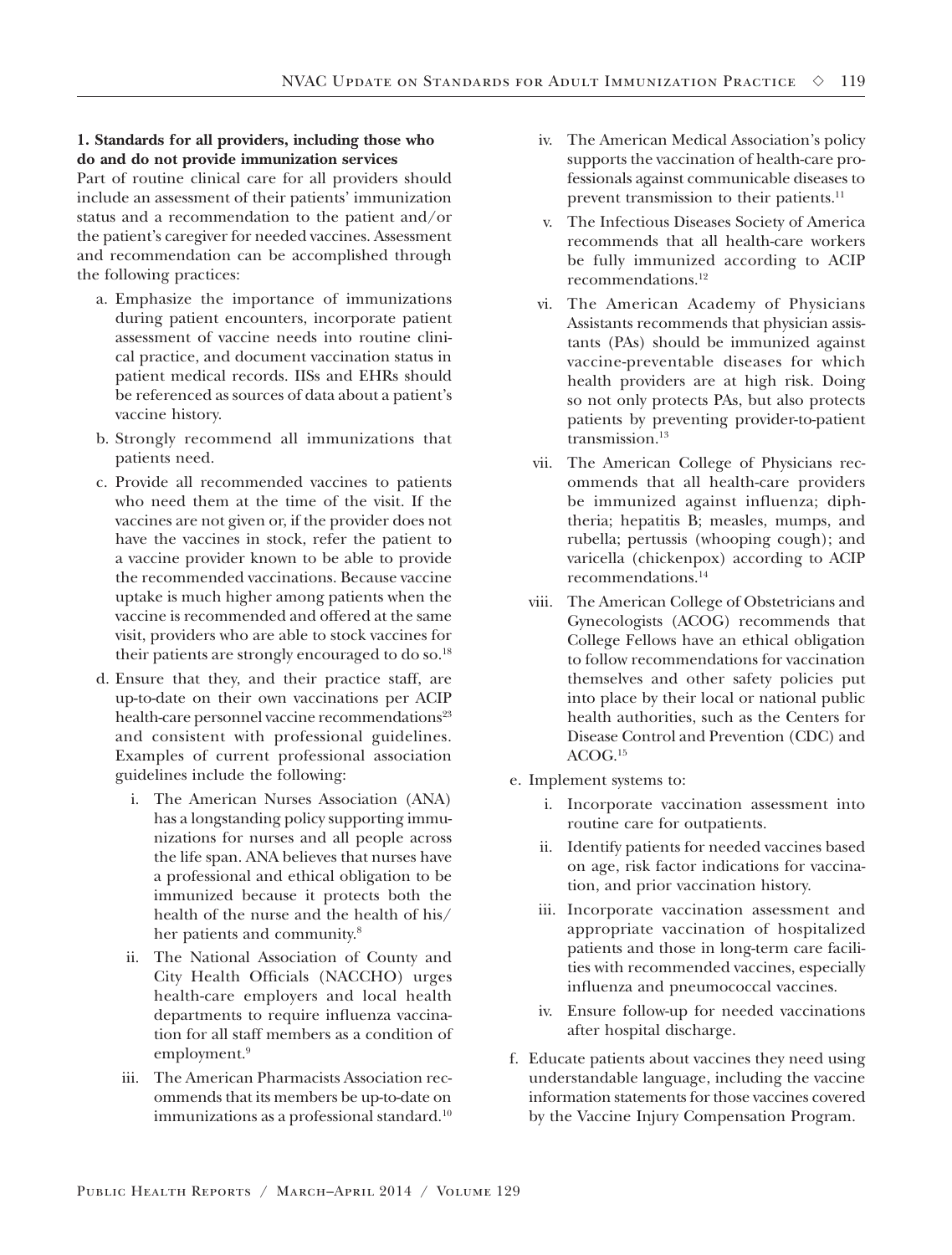g. For providers in states that include adult immunization records in their state IIS or registry, understand how to access the IIS as a source to check for vaccines that a patient has already received or should have received. Checking the IIS at each patient encounter reduces the likelihood of unnecessary vaccinations and provides information about receipt of other vaccines and whether the patient has appropriately completed the vaccination series as recommended.

# **2. Standards for non-immunizing providers**

Because data show that (*1*) patients are more likely to get vaccinated when vaccines are recommended by trusted health-care professionals and (*2*) vaccine uptake is higher when vaccine is provided at the same time, primary care providers are strongly urged to stock and provide all recommended adult vaccines. Providers whose facilities are unable to provide certain immunizations (e.g., medical specialists' offices, which do not routinely provide vaccines for adults) still have a significant role in ensuring that their patients receive needed vaccines. Non-vaccinating providers should:

- a. Routinely assess whether their patients are upto-date on recommended vaccinations, strongly recommend said vaccines, and refer patients to vaccine providers for needed vaccines.
- b. Establish patient referral relationships with vaccine providers in their area.
	- i. Ensure that referral location does not create other barriers for the patient.
		- 1. Ensure that the vaccine provider offers the recommended vaccines, and that the provider is eligible for payment by patient's insurer to minimize out-ofpocket costs for the patient and any delay in vaccination.
		- 2. Provide information to the patient during the visit about which vaccines are needed, including a prescription when necessary and the contact information for the vaccination referral location.
	- ii. Ensure appropriate follow-up of vaccine receipt by the patient at the patient's next visit, and encourage the vaccine provider to document vaccination (e.g., in the IIS and/or the patient's medical record) and with the patient's primary care provider, if known.

## **3. Standards for immunizing providers**

All providers who have a role as a primary source of health care for patients should stock all ACIP-recommended vaccines for adults. Standards for all providers who immunize adults include ensuring professional competencies in knowledge of vaccine recommendations, vaccine needs assessment, vaccine administration, vaccine storage and handling, documentation of vaccination, and communicating information about vaccination to the patient's medical home.

- a. Observe professional competencies regarding immunizations by ensuring that vaccine providers:
	- i. Are up-to-date on current ACIP vaccine recommendations, appropriate vaccine administration techniques, and vaccine storage and handling guidelines.
	- ii. Have up-to-date, culturally competent materials for patient counseling about the benefits and risks of vaccinations.
	- iii. Are knowledgeable regarding valid contraindications, adverse events, and reporting of adverse events.
	- iv. Use correct vaccine administration techniques.
	- v. Are knowledgeable about which vaccines may be administered at the same visit to reduce missed opportunities for vaccination.
	- vi. Have systems in place and training for appropriate response to adverse event(s) that may occur after vaccination, including severe allergic reactions.
	- vii. Have staff who are educated in appropriate vaccine storage and handling systems and vaccine monitoring in their practice.
- b. Assess and strongly recommend vaccinations during every patient care and counseling encounter.
	- i. Written vaccination assessment protocols are available and implemented after appropriate staff training.
	- ii. Protocols or standing orders are used (when appropriate for the setting and patient type) to administer routinely recommended vaccines, and protocols are kept up-to-date.
	- iii. Staff competencies in vaccine needs assessment, counseling, and vaccine administration as part of standing orders or protocols are periodically assessed.
	- iv. Reminder recall systems are in place to remind providers and patients about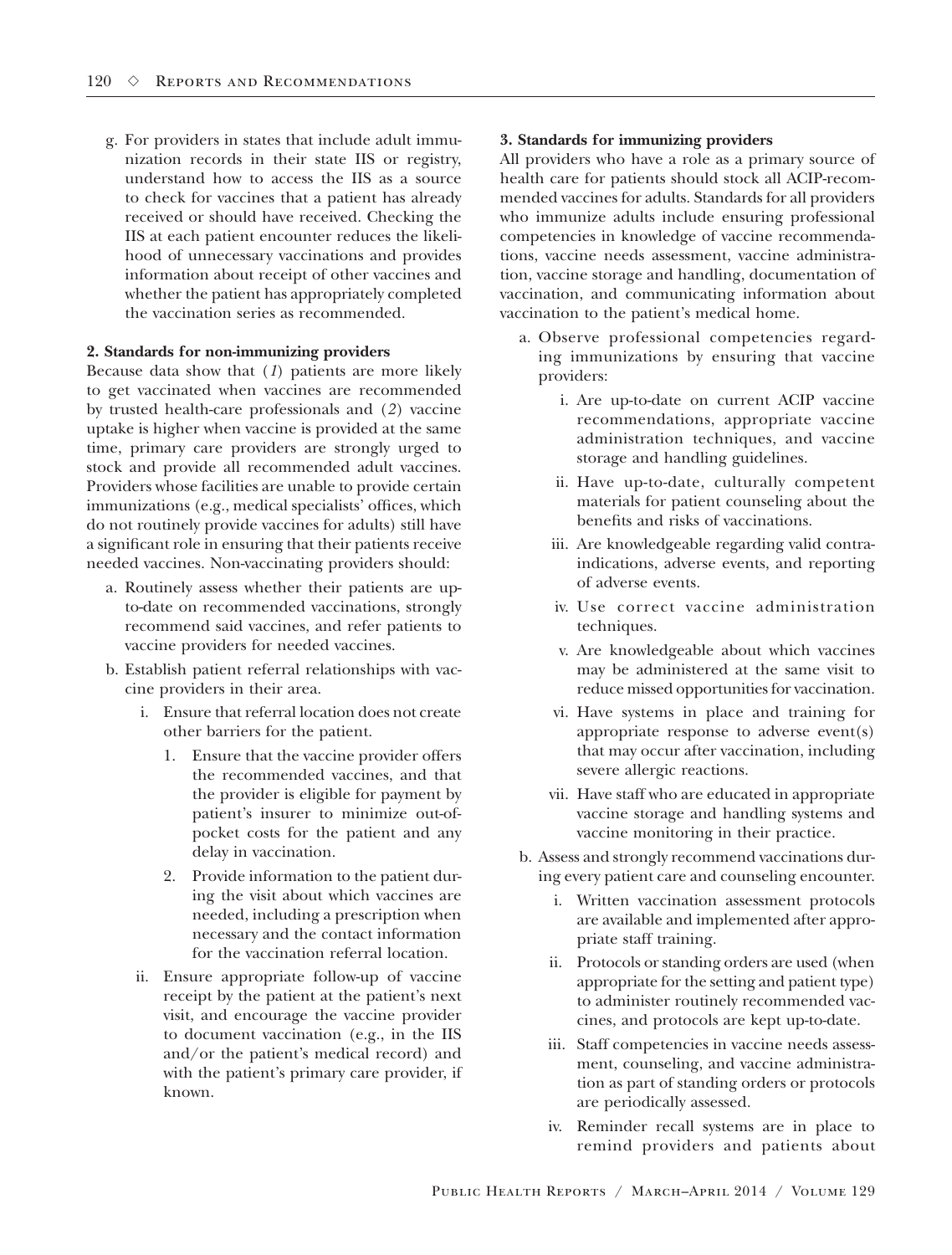needed vaccines and to ensure that vaccine series are completed to optimize vaccination benefits.

- c. Ensure receipt of vaccination is documented.
	- i. Record receipt of vaccination in the patient's EHR.
	- ii. Provide a record of vaccines administered to patients, either written or electronic.
	- iii. Use the IIS to record administered vaccines in states that allow adult vaccination information to be entered into the registry.
	- iv. If the vaccinator is not the patient's primary care provider, then communicate vaccine receipt with the patient's primary care provider, if known.

# **4. Standards for professional health-care-related organizations, associations, and health-care systems** Standards with respect to immunizations include:

- a. Integrate educational information on immunizations into professional training, including training of students in undergraduate and postgraduate training programs. This training includes support for incorporating modules on immunization into medical, nursing, and pharmacy schools, as well as allied health profession curricula.
- b. Provide resources and assistance for providers to implement protocols or standing orders, where feasible, and other systems changes to improve routine assessment of vaccine needs and vaccination.
- c. Encourage their members, trainees, and students to ensure that their own vaccinations are up-todate as a standard of the profession.
- d. Assist their members, employees, trainees, and students in remaining current regarding ACIP immunization recommendations by providing updates through routine communications and continuing education.
- e. Make educational materials for patients regarding vaccine recommendations available to their memberships.
- f. Partner with community organizations, such as immunization coalitions or vaccine advocacy groups, to improve public awareness of adult immunizations.
- g. Participate in collaboration opportunities with other members of the immunization community (including public health, public and private medical, nursing and pharmacy services provid-

ers, patient advocacy, health systems, and other entities).

- h. Offer modules to help providers assess and improve adult vaccination coverage of their patients as a measure of quality improvement within clinical practices.
- i. Provide resources to assist providers in implementing and operationalizing immunization services within their practices, including helping providers understand the payment for vaccines based on insurance type and benefit design (e.g., private insurance, Medicare Part B, or Medicare Part D).
- j. Provide resources (i.e., forms and other tools) for collecting and sharing best practices among adult immunization stakeholders.
- k. Advocate public policies that support these adult immunization standards.
- l. Insurers/payers/entities that cover adult immunization services should ensure that their networks are adequate to provide timely immunization access and augment with additional vaccine providers, if necessary (e.g., public health departments, pharmacists, and worksites).

# **5. Standards for public health departments**

Public health departments may provide vaccination services and, in that role, public health professionals should adhere to the standards of their profession. Additionally, the professional associations that represent public health professionals and public health departments (e.g., Association of State and Territorial Health Officials, NACCHO, Association of Immunization Managers, and the Council of State and Territorial Epidemiologists) should promote adherence to the standards of the public health profession, particularly as they relate to adult immunizations. Public health has additional roles in assessing immunization program needs and the impact of vaccination programs, including educating the public and providers about immunizations. These additional roles include the following:

- a. Determine community needs and capacity for adult immunization administration and barriers for patient access.
	- i. Work toward decreasing disparities in immunization access based on factors such as race/ethnicity, insurance status, poverty, and location (e.g., rural areas or medically underserved areas).
- b. Develop policies and/or regulations (legislation) that promote high vaccination rates and reduce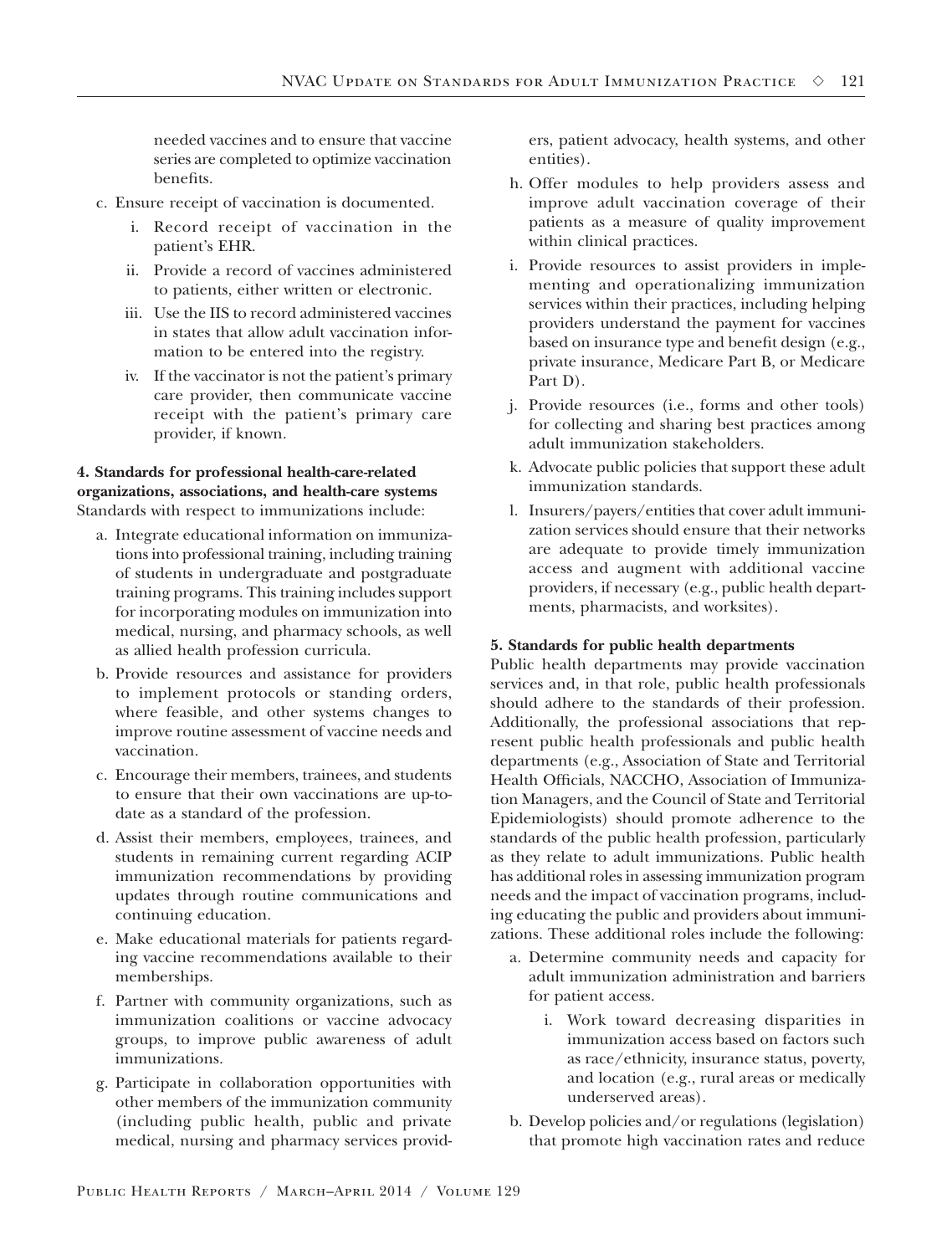immunization barriers for adult patients and their providers.

- c. Immunization programs should collaborate with existing public health programs that provide clinical services, such as sexually transmitted disease control programs, substance abuse treatment services, and tuberculosis control programs to incorporate vaccine administration and recordkeeping.
- d. Ensure professional competency by providing or supporting education to adult health-care providers on routine adult immunizations.
- e. Maintain surveillance for vaccine-preventable diseases to recognize potential disease outbreaks or problems with vaccines and to assist in the control of vaccine-preventable diseases in the event of outbreaks.
- f. Collect, analyze, and disseminate available data on vaccine coverage to the public and health-care providers in their jurisdiction to identify and address gaps in coverage.
- g. Provide resources and assistance for vaccine providers to implement protocols or standing orders, where feasible, and other systems changes to improve routine assessment of vaccine needs and vaccination.
- h. Provide best practice examples to health-care providers and collaborate with providers in implementing these best practices.
- i. Provide subject-matter expertise to train and educate vaccine providers and their staff on vaccine recommendations, proper storage and handling, and proper vaccine administration.
- j. Collaborate with providers to assist in implementing and operationalizing immunization services within their practices.
- k. Partner with professional medical, pharmacy, nursing, and other provider organizations; healthcare networks; community organizations; and advocacy groups (e.g., mental health services, diabetes educators, asthma educators, correctional facilities, and substance abuse providers) to:
	- i. Increase awareness and knowledge of adult immunizations and methods to reach recommended target populations for immunization; and
	- ii. Educate their members and trainees regarding immunizations.
- l. Provide outreach and education to the public and providers about vaccines.
- i. Collaborate with professional medical, pharmacy, nursing, and other provider organizations; health-care networks; community organizations; business and civic groups; and advocacy groups (e.g., mental health services, diabetes educators, asthma educators, correctional facilities, and substance abuse providers) to:
	- 1. Increase public awareness and knowledge of adult immunizations and reach recommended target populations for immunization.
	- 2. Provide culturally competent public education through appropriate venues, including the use of social media and ethnic media.
- m.Work toward including adults in all state IISs, reduce barriers to including adult vaccination records in IISs, and ensure that IISs meet new standards of EHR interoperability to track and maintain adult vaccination records.
- n. Expand access to and provide training for IISs to all adult health-care providers.
- o. Provide access to all ACIP-recommended vaccinations.
	- i. Ensure capacity to provide all ACIP-recommended vaccines and immunization services for insured and uninsured adults.
	- ii. Work toward becoming an in-network provider for immunization services for insured adults.
- p. Ensure preparedness for, and investigate and work to control, outbreaks of vaccine-preventable diseases when they occur. Managing these outbreaks should include activities such as creating, maintaining, and practicing emergency preparedness plans for vaccine responses to outbreaks such as pandemic influenza.
- q. Demonstrate accountability and good stewardship of public financing for vaccines.
- r. Communicate information about vaccine shortages, when they occur, to providers and the public.
- s. Communicate information on vaccine recalls and vaccine safety issues to providers and the public.
- t. Promote adherence to applicable laws, regulations, and standards among adult immunization stakeholders.